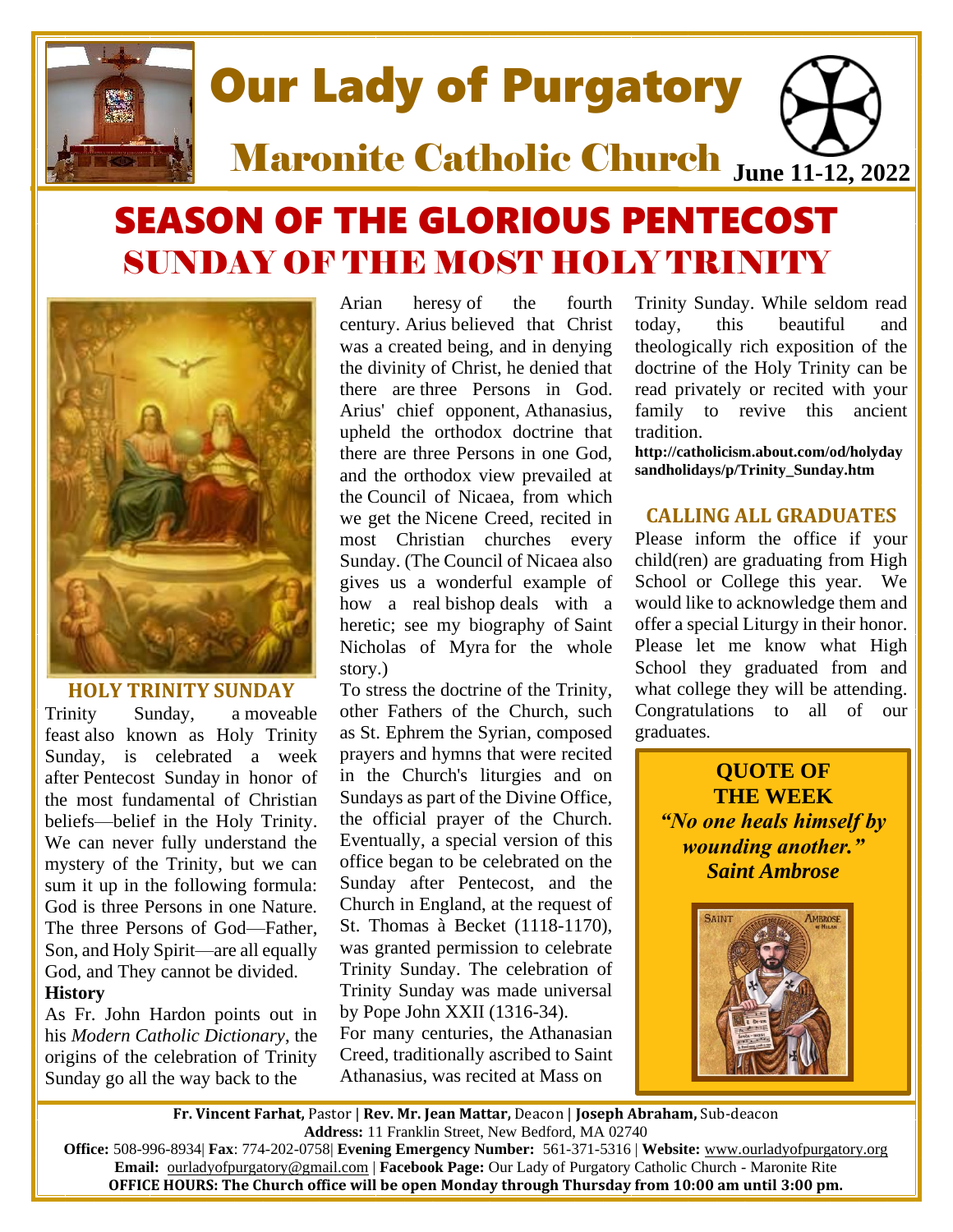## **EUCHARISTIC ADORATION**



Tuesday, June 14, we will gather for Eucharistic Adoration at 6:00 PM. This is an opportunity to spend some time with Jesus and ask for His help. Mark your calendars and please join us for this beautiful service.

# **SAVE THE DATE FOR OUR MAHRAJAN**

Dear Parishioners of OLOP:

The date is set for our Annual Mahrajan. We will begin the summer festivities in the New England area on Friday, June 24 and Saturday, June 25, 2022, on the grounds of OLOP. By having the festival at the beginning of the summer, we are hoping that more people will be ready to get out and enjoy our food, entertainment, and culture. Schools are getting out this week which will also add to the celebration of the beginning of Summer break. Please mark your calendars. May this festival continue to grow bigger and better every year.

## **NEEDS LIST FOR FESTIVAL**

**6 Large Bottles Tonic Water 6 Large Bottles Club Soda 3 Bottles Cranberry Juice 3 Gallons Orange Juice 10 Cases Coke 4 Cases 7UP 4 Cases Diet Coke 3 Cases Ginger Ale 2 Cases Orange Soda 20 Cases 16 oz.Water Bottles**

**Anyone who would like to donate any of these items, you may bring them to the rectory basement the week of the festival. Thank you for your help and generosity.**

#### **FESTIVAL PREP DAYS**

We are asking for your help in preparing desserts and food for the festival. Below is a list of dates. I hope many of you will be able to come and help.

> **Tuesday, June 14,** Maamoul Day 10 AM **Tuesday, June 21,** Grape Leave Day 10 AM **Thursday, June 23,** Set up and Prep Day **Sunday, June 26,** Tear Down Day 11:30 AM

We need everyone's help and I ask you to join us for any/all days. Thank you in advance and God bless you.

# **VOLUNTEERS FOR FESTIVAL**

Dear Parishioners of OLOP:

This past week I emailed a sign-up sheet for the summer festival. In order to make this festival a success, I need your help. We will be setting up Thursday afternoon through Friday afternoon. We will also be doing food prep these days. I ask that if you can help with this festival, please fill out this form and let me know what days you can be here and for how long. If it is 2 hours or all day and night, I would appreciate any help you can give. Thank you and God bless all of you.

# **WISH LIST EQUIPMENT FOR FESTIVAL**

#### Dear Parishioners of OLOP:

Last year's festival was a great success for our Church, both financially and communally. As you may know, we were very fortunate to have Msgr. Jim Root and the parishioners of Saint Anthony of the Desert, who were so gracious and helpful by allowing us to use many pieces of equipment that was needed to make our festival a success.

In an effort to continue the success of our festival, we have come up with a wish list of equipment that will be of great help for the festival and other events we are planning throughout the year. You have all been so generous to the Church and as I share with you our wish list, I want to stress that it is exactly that--- a wish list. If anyone would like to donate towards any of these items, it would be a great help and very much appreciated. All of this is to assist in making our events more successful. Once again, I thank you in advance for all your support and I pray that this year's festival will be filled with much success and pride.

Dough Sheeter for Minooshe \$ 2,200.00 Bain Marie for Sandwich Station\$ 600.00 (1) Table Top Food Warmers(each)\$ 200.00 (2) 6 Ft Gas Grills (each) \$ 500.00 Food Warmer \$ 1,500.00 Food Warmer Trays \$ 400.00

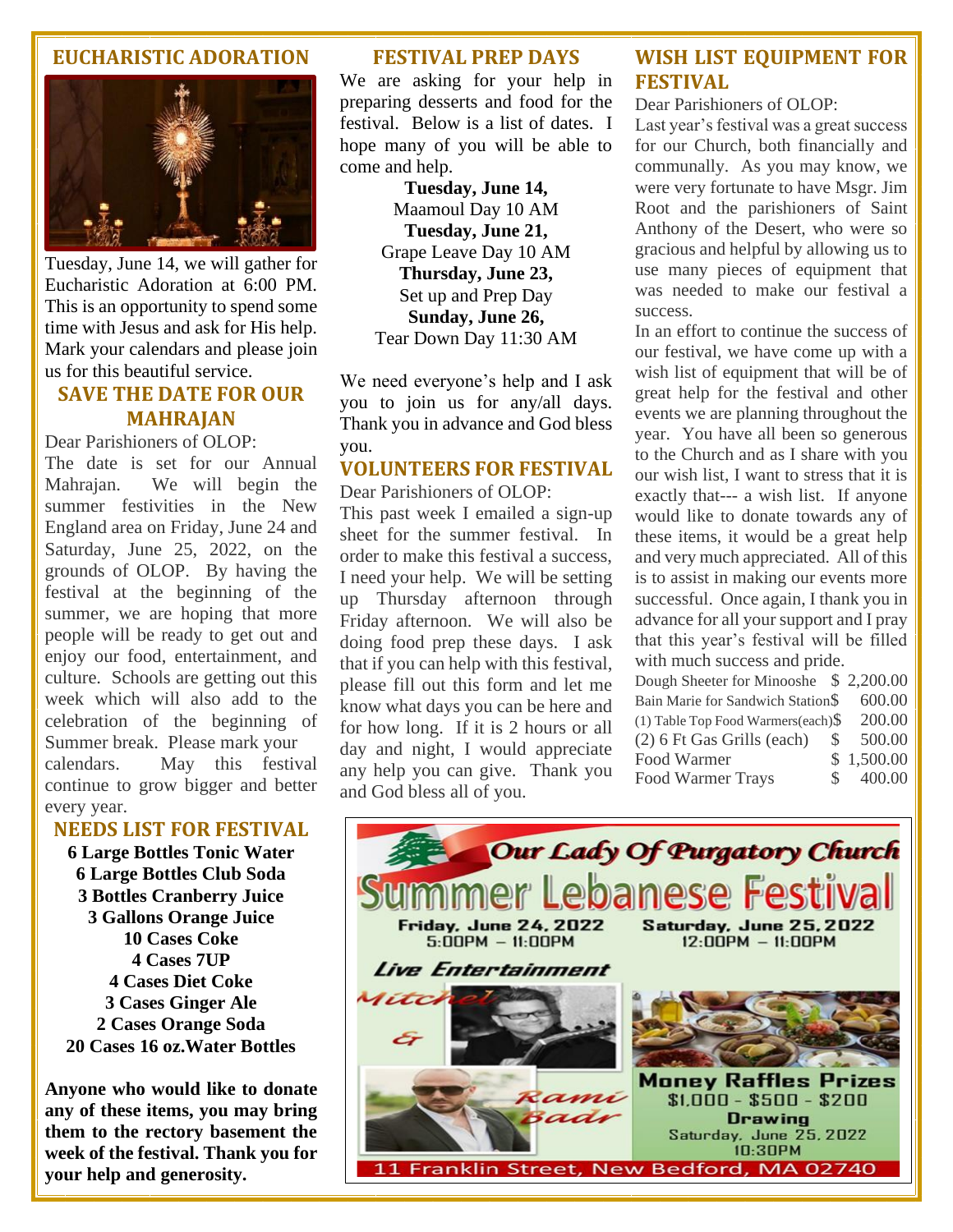#### **LITURGY INTENTIONS**

**Saturday, June 11, @ 4:30 PM, (Feast of Saint Bartholomew).** Liturgy is being offered for the souls of the deceased members of the Kenyon and Daher families requested by family. May their souls rest in peace. Liturgy is being offered for the soul of Thomas and Ann Moses requested by Subdeacon Joe Abraham and Carol Ann Maslanka. May their souls rest in peace. **Sunday, June 12, @ 10:30 AM, (Feast of Saint Onuphrius).** Liturgy is being offered for the soul of Robert Morad requested by Matt and Cathy Thomas and family. May his soul rest in peace. Liturgy is being offered for the soul of Hiam Chaib requested by Gaby and Amal Baroody and family. May her soul rest in peace.

**Monday, June 13, @ 9:00 AM, (Feast of Saint Aquilina of Jbeil).** Maronite Sisters of Christ the Light convent**.**

**Tuesday, June 14, @ 9:00 AM, (Feast of Saint Elisha the Prophet).** Liturgy is being offered for the souls of Alfred Nassr and his mother Afeefy Nassr requested by family (FM). May their souls rest in peace.

**Wednesday, June 15, @ 6:00 PM, (Feast of Saint Basil the Great).** Liturgy is being offered for the souls of Charles and Anna Lizortt (FM).

**Thursday, June 16, @ 7:00 PM, Thursday of The Body of Christ, (Feast of Saint Hosea the Prophet). Arabic Liturgy.**

**Saturday, June 18, @ 4:30 PM (Feast of Saint Leontius of Tripoli).** Liturgy is being offered for the soul of Walter Chomak requested by Matt, Cathy Thomas and family. May his soul rest in peace. Liturgy is being offered for the souls of Joseph and Marie Kenyon, and Herve and Yvette LeBlanc requested by Diane and Mike LeBlanc. May their souls rest in peace. Liturgy is being offered for Saada, Gerges, Gaby, Alfred Abi Ramia, Boutros G. Feres Abi Ramia and the deceased members of Abi Ramia Family requested by Rafic Abi Ramia and family. May their souls rest in peace.

**Sunday, June 19, @10:30 AM (Feast of Saint Jude Thaddeus).** Liturgy is being offered for all Fathers living and deceased.

## **WINE AND HOST OFFERINGS**

The altar bread and wine for the month of June is offered in memory of Joseph and Marie Kenyon requested by family. May their souls rest in peace.

#### **LECTORS FOR JUNE 2022**

**Saturday, June 11,**  Smitty Cabral **Sunday, June 12,**  Joan Mello/Jano Baroudi **Saturday, June 18,**  Rachel Higgins Intercessions: Anna Higgins **Sunday, June 19,**  Mae Dickinson/Gaby Baroody **Saturday, June 25,**  Carol Ann Maslanka **Sunday, June 26,**  John Barbour /Halim Choubah **(If you are not able to read on your** 

**given day, please contact Mae Dickinson)**

## **THE SANCTUARY CANDLE BURNS FOR….**

This week the sanctuary candle burns for a special intention by Amal and Gaby Baroody. Anyone who would like to offer the sanctuary candle for a loved one or special intention, this will be offered each week. An offering of a \$10.00 donation is appreciated.

# **DAILY READINGS FOR THE WEEK OF 6/13-6/18/22**

**Monday:**  Acts of the Apostles 4:5-12 John 15:1-8 **Tuesday:**  Acts of the Apostles 4:13-22 John 15:9-14 **Wednesday:**  Acts of the Apostles 4:23-31 John 15:15-17 **Thursday:**  1 Corinthians 10:14-21 John 6:47-63 **Friday:**  Acts of the Apostles 5:12-21a John 15:22-27 **Saturday:** 

Acts of the Apostles 5:21b-33 John 16:1-4

# **CONGRATULATIONS TO OUR 2022 GRADUATES**

**Loredana T. Mello** received B.A. in Music Summa Cum Laude from UMASS Dartmouth.

**Stephanie Hakeem** received a Master of Professional Studies in Public Relations and Cooperate Communications from George Town University**.**

**Jordan David** received B.A. in English from UMASS Dartmouth.

**Emmanuelle Abi Younes** received B.A. in Chemical Engineer from UMASS Amherst.

**Genevieve W. Chedid** graduated from Dartmouth High School and will continue her education at Stonehill College.

**Joseph J. Chedid** graduated from Dartmouth High School and will continue his education at Bryant University.

# **IN OUR PRAYERS**

Angela Scorza-Anderson, Renee Helmer, Terry Amsden, Lisa Mello-Frost, Ziad Al-Ghoubry, Natalya Sarkis, Joe Reid, Octavia David, Jacob Rego, Amal Assaf, Peter Helmer, Denise Magaletta, Fernanda Thomas, Leo Rodrick, Theresa John, Laurette Bou Ramia, Annie Peter, Jeannie Francis, Mariam David, Norma Thomas, Zita Drouin, Lucienne Rodrigues, Ed Da Rocha, Edmond Salameh, and Alice Daher. If anyone is missing from this list, please contact the Church office.

## **WEEK OF JUNE 4-5, 2022**

| <b>Sunday Collection</b>     | \$<br>1490.00 |
|------------------------------|---------------|
| <b>Festival Sponsorships</b> | \$<br>450.00  |
| <b>Sanctuary Candles</b>     | \$<br>10.00   |
| <b>Coffee Hour</b>           | \$<br>9.00    |
| <b>Candles</b>               | \$<br>34.00   |
| <b>Total</b>                 | \$<br>1993.00 |

**THANK YOU FOR YOUR KINDNESS AND GENEROSITY BY SENDING IN YOUR WEEKLY COLLECTIONS VIA MAIL. THIS HAS BEEN VERY HELPFUL FOR THE CHURCH. GOD BLESS YOU AND YOUR FAMILY.**